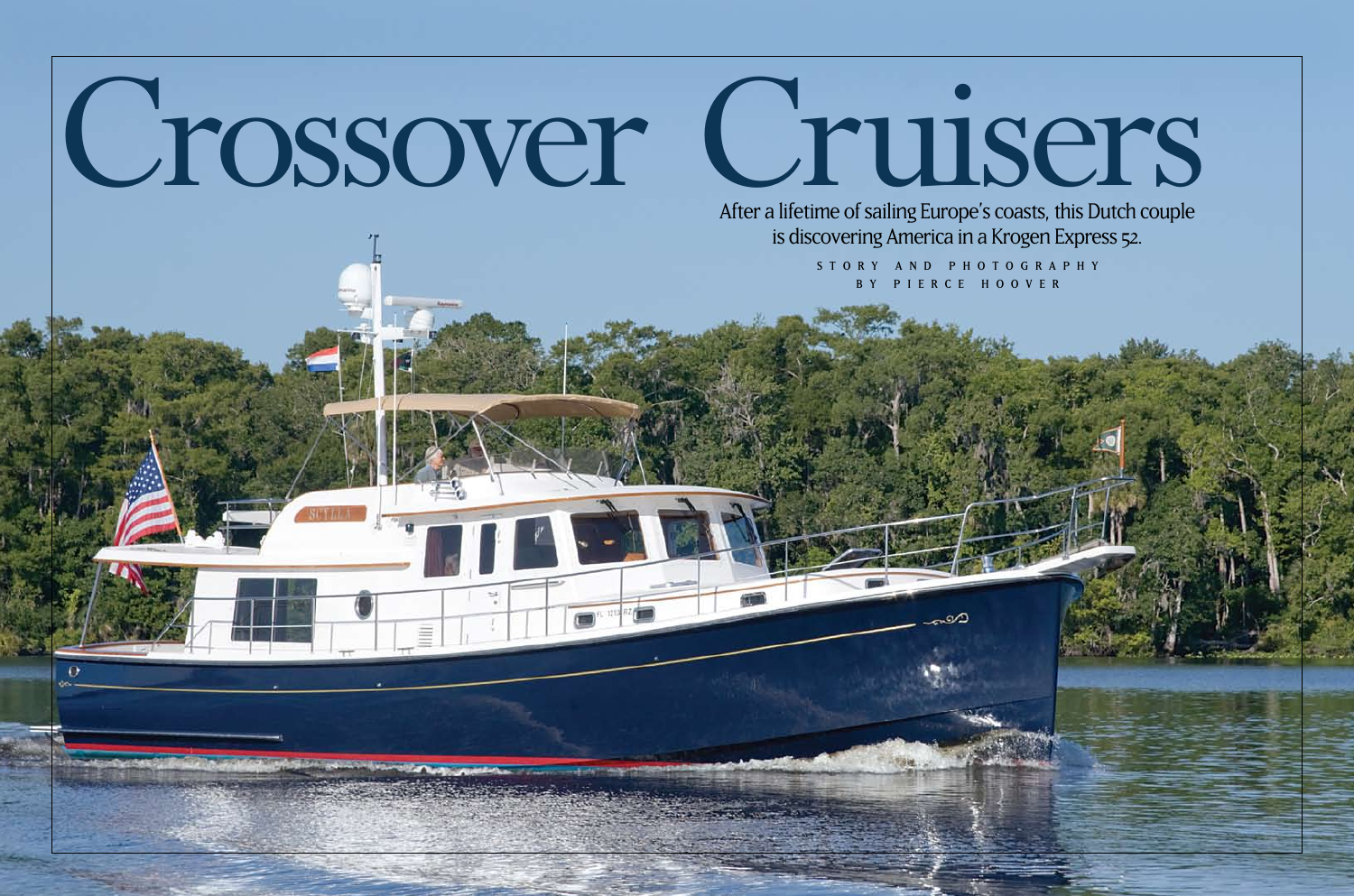"What you have here is unique and very special," Hans says. "Americans don't always realize what amazing cruising areas they have along the East Coast. There are so many miles of wild and scenic shoreline, and it's really something to be able to go through almost 2,000 miles of sheltered waterways without stopping for a single lock."

In the years to come, the couple plans to explore these waterways, moving north and south with the seasons, but with no set itinerary. It will be the culmination of a lifelong romance with each other and with boats.

"I bought my first sailboat at age 14 with money earned from a paper route," Hans, now 65, recalls. "I didn't tell my father, but when he did find out he was so impressed he bought me a new sail. I spent a lot of time that year scraping paint and learning about woodwork and varnish."

While studying mathematics at the University of Amsterdam, Hans met Thea, 62, who grew up spending time aboard her father's vintage Dutch leeboard sailboat. Hans maintains it was the girl, not the boat, he was most attracted to. Ultimately, though, he entered into long-term relationships with both. He and Thea were soon married, and they purchased the boat from his father-in-law. For the next two decades, that boat became their family's platform to adventure. While raising a son and daughter, they spent holidays and summer vacations exploring the inland and coastal waterways of Northern Europe and beyond. In 1980, Hans took a sabbatical year from his teaching profession and the family spent the winter transiting the French canal system and exploring the Mediterranean.

After trading academia for a second career in commercial development, Hans prospered. As he approached early retirement in 1993, he commissioned a 47-foot aluminum sailboat. For the next decade, he and Thea cruised for some six months of each year, logging more than 50,000 miles while ranging from Russia and the Baltic Archipelagos to the eastern Mediterranean.

Thea always loved the cruising life, but was not wild about the open ocean. Several times, she braved the 300 mile passage through the North Sea to Norway, but when Hans set his sights on a trans-Atlantic crossing in the fall of 2001, she chose to fly and meet the boat in Madera and

again in the Caribbean. From Martinique, the couple sailed the Windward and Leeward Islands and passed through the Bahamas on their way to Florida. Later that year, they moved the boat north to meet relatives and cruise the Hudson River. This is when they had their first experience with the Intracoastal Waterway, and it was love at first sight.

"The Intracoastal is incomparable with anything in Europe," Hans says, "both in terms of the sheer scope of the waterway and the abundance of uncrowded and wild areas. In Europe, the waterways can be beautiful, but there is always a lot of traffic. And if you want to go north to south without going into the rough offshore waters, you have to pass through more than 300 locks."

After a somewhat stormy passage back to Holland, Hans decided perhaps it was time to try a powerboat, especially if he and Thea planned to spend more time on American waters. That winter, Hans and Thea returned to Florida, where they purchased a 36-foot Monkdesigned trawler. "Being sailors, we didn't mind the 7-knot speed," Hans says. "On that boat, we discovered more of the waterway and went as far north as Montreal.

It was a good boat for a couple, but we often had guests and family aboard — sometimes four at a time."

In addition to being on the small side for entertaining, the Monk was also a single-engine boat, something Hans says he was never entirely comfortable with. "In a sailboat, you always have the sails if an engine quits," he says. "I always felt uneasy going into the ocean with just one engine."

After three seasons of wintering in North America and returning to Holland for the summers, the Kwaks realized they were cruising back home less and less and they wanted to spend even more time on this side of the Atlantic. They downsized their home in favor of a condo, sold the sailboat to their son and started shopping for a larger powerboat that could accommodate family and friends, yet remain true to their laid-back cruising style. "Holland has a long tradition of nautical craftsmanship," Hans says, "so we expect quality. We wanted something that showed excellent traditional craftsmanship, but also used the latest construction techniques. That's our taste. We like modern art and furniture, but prefer classic boats."

Neither the sleek lines of Italian cruisers nor the

he motoryacht *Scylla* is anchored on a quiet bend in a dark-water river. Surrounded by jungle and exotic wildlife, the boat is thousands of miles and an ocean away from its home port. For its owners, Hans and Thea Kwak, this solitary anchorage on the central St. Johns River — just downriver from the sleepy town of Welaka, Florida — is the latest venue in a long line of cruising adventures that have spanned QUIET TIME. The Kwaks prefer quiet anchorages to marinas and are delighted to find opportunities for solitude on North American waterways.<br>
he motoryacht *Scylla* is anchored on a quiet bend in a dark-water river. Surround have the anchorage and the river all to themselves on such a lovely spring morning.



**elbow room.** *From the bright, open salon (left) to the well-organized engine room (right),* **Scylla** *provides generous living space and ample storage.*



**ONLINE EXCLUSIVE.** Check out additional photos of the Krogen Express 52 at our website, motorboating.com.



**quiet time.** *The Kwaks prefer quiet anchorages to marinas and are delighted to find opportunities for solitude on North American waterways.*